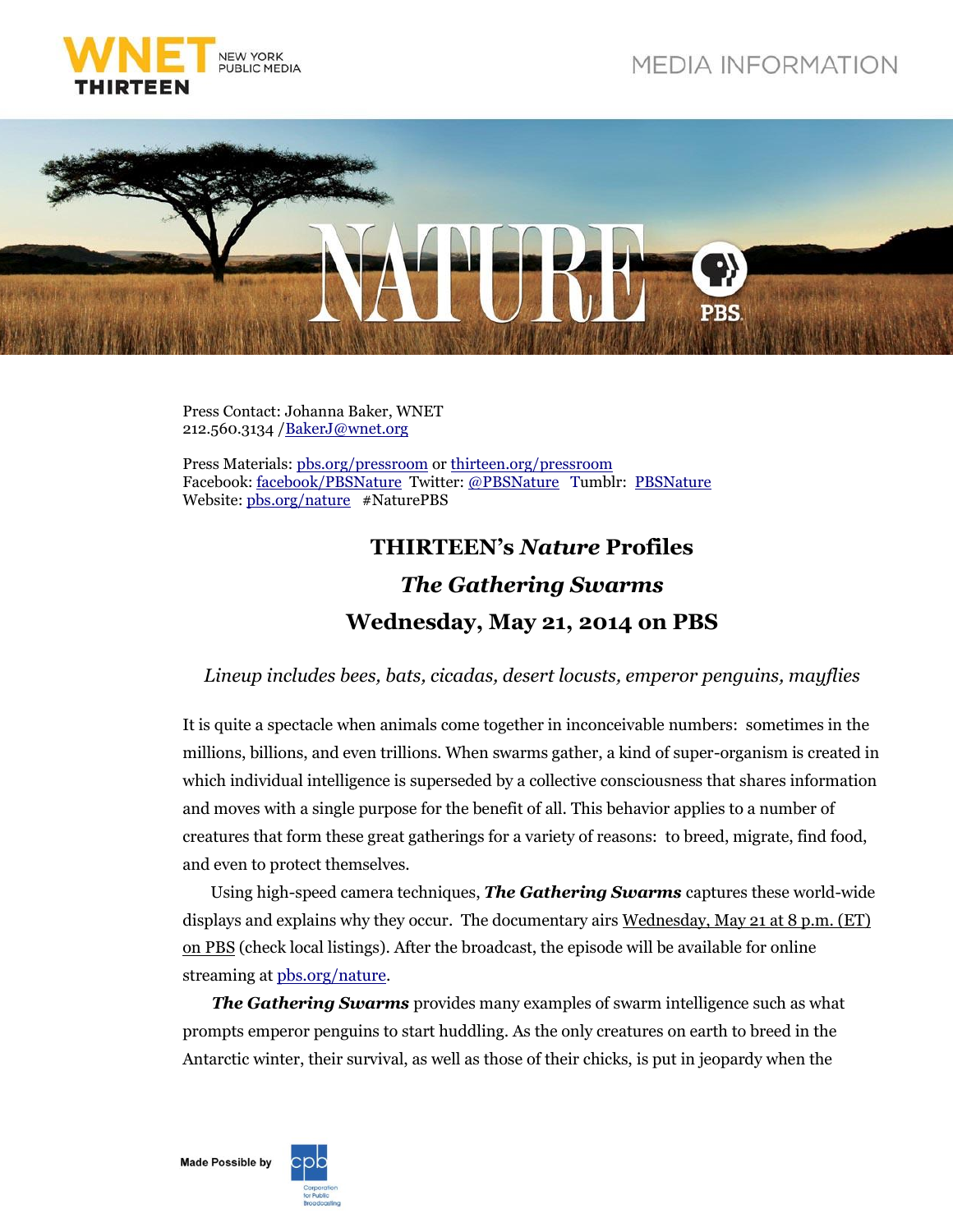temperature falls to 40 below. So, instinctively, emperor penguins all converge on the same central point and begin to form a huddle. As those on the outside take the brunt of the cold, those on the inside take tiny steps that move the huddle in waves. The pack continues to shift and rotate from the center, so no one is left permanently in the cold. The formation often breaks down when those on the inside overheat, at which point the coldest penguins, which were on the outside, form a new center as the other members of the colony huddle around them.

Bees create swarms when they are house hunting. A scout bee is sent out to find a new cavity large enough to house the whole hive. Once she has measured and inspected the new accommodations, the scout returns to let the swarm know its location using a "waggle dance." An advance party follows her to check it out, hold a "committee meeting," and somehow arrive at a consensus. Then the scouting party signals the entire colony that it's time to move, and tens of thousands of bees take to the air as one to make their way to their new home. The whole process is an example of highly-developed collective decision-making.

Like many birds, fish school together on the principal that it is better to be part of a crowd when finding food or facing predators. Travelling up the coast of South Africa, sardines are part of the greatest fish migration on earth. Their ability to simultaneously move as one relies on a pressure sense that runs along their bodies detecting the movements of their nearest neighbor. This "lateral line" also detects predators like sharks, dolphins and flocks of cape gannets. Although sardines try to fend off attacks by staying deep and keeping the school together, some assaults can break up the super-shoal into smaller, more vulnerable target groups. But they will try to rejoin the master shoal as soon as possible, benefiting once more from the collective intelligence of the swarm.

*Nature* is a production of THIRTEEN Productions LLC for WNET. For *Nature*, Fred Kaufman is executive producer. *The Gathering Swarms* is a production of John Downer Productions for THIRTEEN Productions LLC and BBC in association with WNET.

*Nature* pioneered a television genre that is now widely emulated in the broadcast industry. Throughout its history, *Nature* has brought the natural world to millions of viewers. The series has been consistently among the most-watched primetime series on public television.

*Nature* has won over 700 honors from the television industry, the international wildlife film communities and environmental organizations, including 12 Emmys and three Peabodys. The series received two of wildlife film industry's highest honors: the Christopher Parsons Outstanding Achievement Award given by the Wildscreen Festival and the Grand Teton Award given by the Jackson Hole Wildlife Film Festival. Recently, the International Wildlife Film Festival honored *Nature* executive producer Fred Kaufman with its Lifetime Achievement Award for Media.